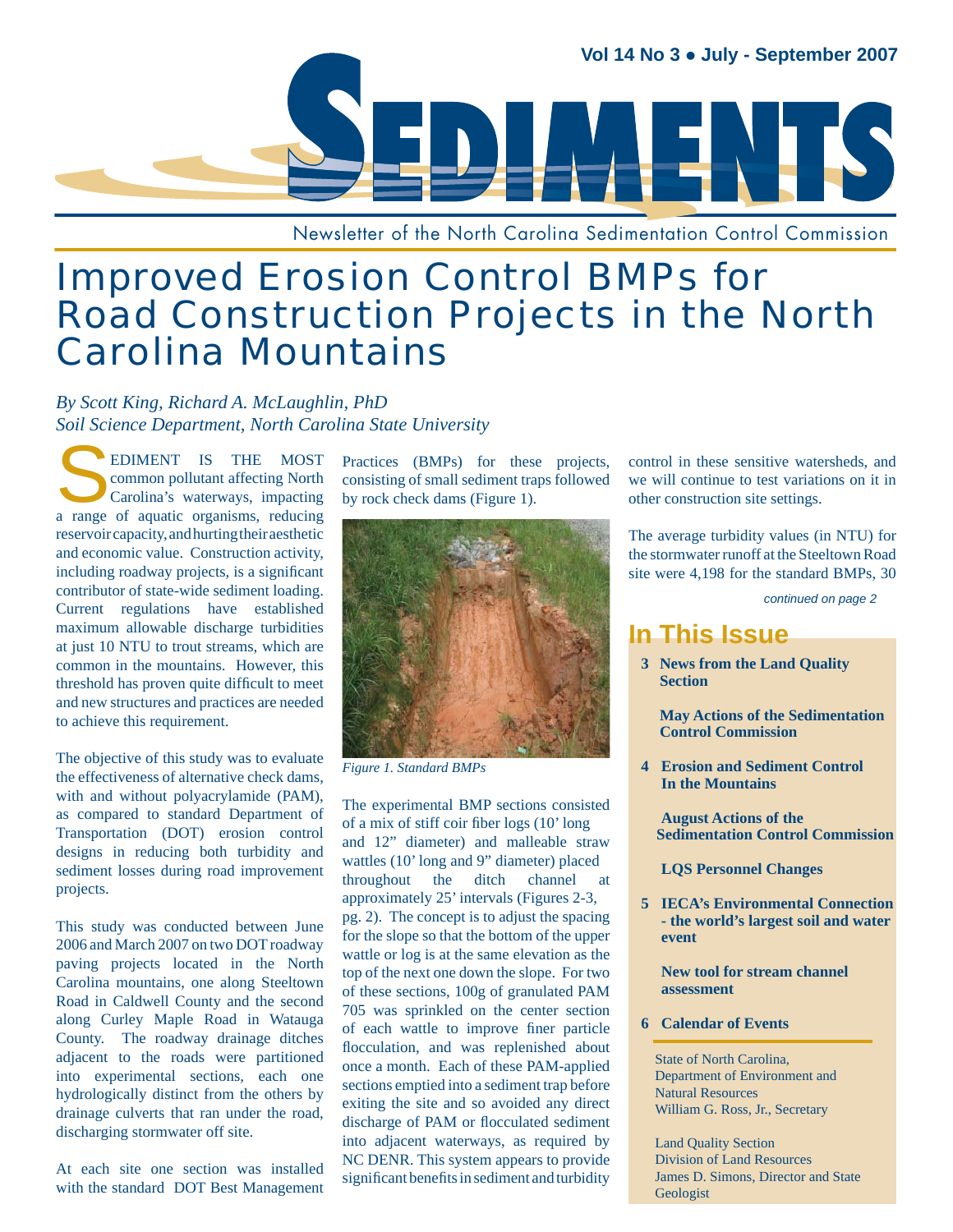for the fiber check dams with PAM, and 187 for the fiber check dams alone (Table 1). The Curley Maple Road site showed similar results with average turbidity values of 64 for the fiber check dams with PAM, as compared to 852 for the standard BMPs (Table 2). The sediment loading rates at both sites were similarly skewed with dramatic decreases observed for the new BMPs.

At Steeltown, the standard BMPs lost an average of 944 lbs (428 kg) of sediment per storm event as compared to just 1.93 lbs (0.88



*Figure 2. Coir logs*



**Table 1. Steeltown Road Summary** Standard BMPs Fiber check dams with PAM Fiber check dams alone (no PAM) Turbidity Values (NTU) Average 187 4198 30 30 187 Median  $1737$  12 65 Sediment Loading Rates (kg) Total Sum 59,414 23 59 Average Load per Storm  $\vert$  427  $\vert$  0.88  $\vert$  2.96 *Figure 3. Straw wattle*

| <b>Table 2. Curley Maple Road Summary</b> |                      |                                     |  |  |  |
|-------------------------------------------|----------------------|-------------------------------------|--|--|--|
|                                           | <b>Standard BMPs</b> | Fiber check dams with<br><b>PAM</b> |  |  |  |
| <b>Turbidity Values (NTU)</b>             |                      |                                     |  |  |  |
| Average                                   | 852                  | 64                                  |  |  |  |
| Median                                    | 305                  | 40                                  |  |  |  |
|                                           |                      |                                     |  |  |  |
| Sediment Loading Rates (kg)               |                      |                                     |  |  |  |
| <b>Total Sum</b>                          | 65                   | 6.82                                |  |  |  |
| Average Load per Storm                    | 3.63                 | 0.76                                |  |  |  |

kg) for the fiber check dams with PAM and  $6.53$  lbs  $(2.96 \text{ kg})$  for the fiber check dams alone (Table 1). At Curley Maple, the standard BMPs lost an average of 8.84 lbs (3.63 kg) per storm event compared with  $1.67$  lbs  $(0.76 \text{ kg})$  for the fiber check dams with PAM (Table 2).

Thus, the new BMPs demonstrated tremendous improvement over the standard, with one section with PAM coming very close to achieving the strict 10 NTU limit for trout streams, while the standard sections were each several orders of magnitude higher.

The new BMPs also appear to be an economically viable alternative as the relative cost differences are very minimal. The standard BMPs at these sites cost around \$1.12 to \$1.26 per linear ft., while the new BMPs cost around \$1.10 to \$1.67 per linear ft. depending on the spacing of the wattles/logs. The newer BMPs also appear to have a lower maintenance cost.

As a result of the success of this system, both NC State University and NC Department of Transportation plan further field testing around the state, particularly in areas adjacent to sensitive habitat waters. This system of fiber check dams and PAM should be applicable to most construction sites and could lead to significant reductions in stormwater impacts on adjacent streams and lakes.



*SEDIMENTS* is published quarterly by the NC Sedimentation Control Commission to provide information and assistance to the regulated community and to facilitate communication among personnel of state and local erosion and sedimentation control programs.

Send comments to Ashley Rodgers, NCDENR-Land Quality, 1612 Mail Service Center, Raleigh, NC 27699-1612. Email: Ashley. Rodgers@ncmail.net. Send change of address and subscription information to NCSU Water Quality Group, Campus Box 7637, Raleigh, NC 27695-7637; (919)515-3723; cathy\_smith@ ncsu.edu). To receive *Sediments* electronically, please subscribe at: http://www.dlr.enr.state. nc.us/pages/sedimentationnewsletters.html. Five thousand copies of this newsletter were printed at a cost of \$1,490 or 30 cents per copy.

Personnel of the Land Quality Section of the NC Department of Environment and Natural Resources provide information and assistance for implementation of the NC Erosion and Sedimentation Control Program. For assistance, please contact the Regional Engineer or the Raleigh headquarters listed below:

> Janet Boyer, PE 2090 US Hwy 70 Swannanoa, NC 28778 (828)296-4500

Steve Cook, CPESC 225 Green Street, Suite 714 Fayetteville, NC 28301 (910)433-3300

Zahid Khan 610 East Center Ave., Suite 301 Mooresville, NC 28115 (704)663-1699

John Holley, PE 3800 Barrett Drive, Suite 101 Raleigh, NC 27609 (919)791-4200

Pat McClain, PE 943 Washington Sq. Mall Washington, NC 27889 (252)946-6481

Dan Sams, PE 127 Cardinal Dr. Ext. Wilmington, NC 28405-3845 (910)796-7215

Matt Gantt, PE 585 Waughtown St. Winston-Salem, NC 27107 (336)771-5000

Gray Hauser, PE Raleigh Central Office 512 N. Salisbury St., 1612 MSC Raleigh, NC 27699-1612 (919)733-4574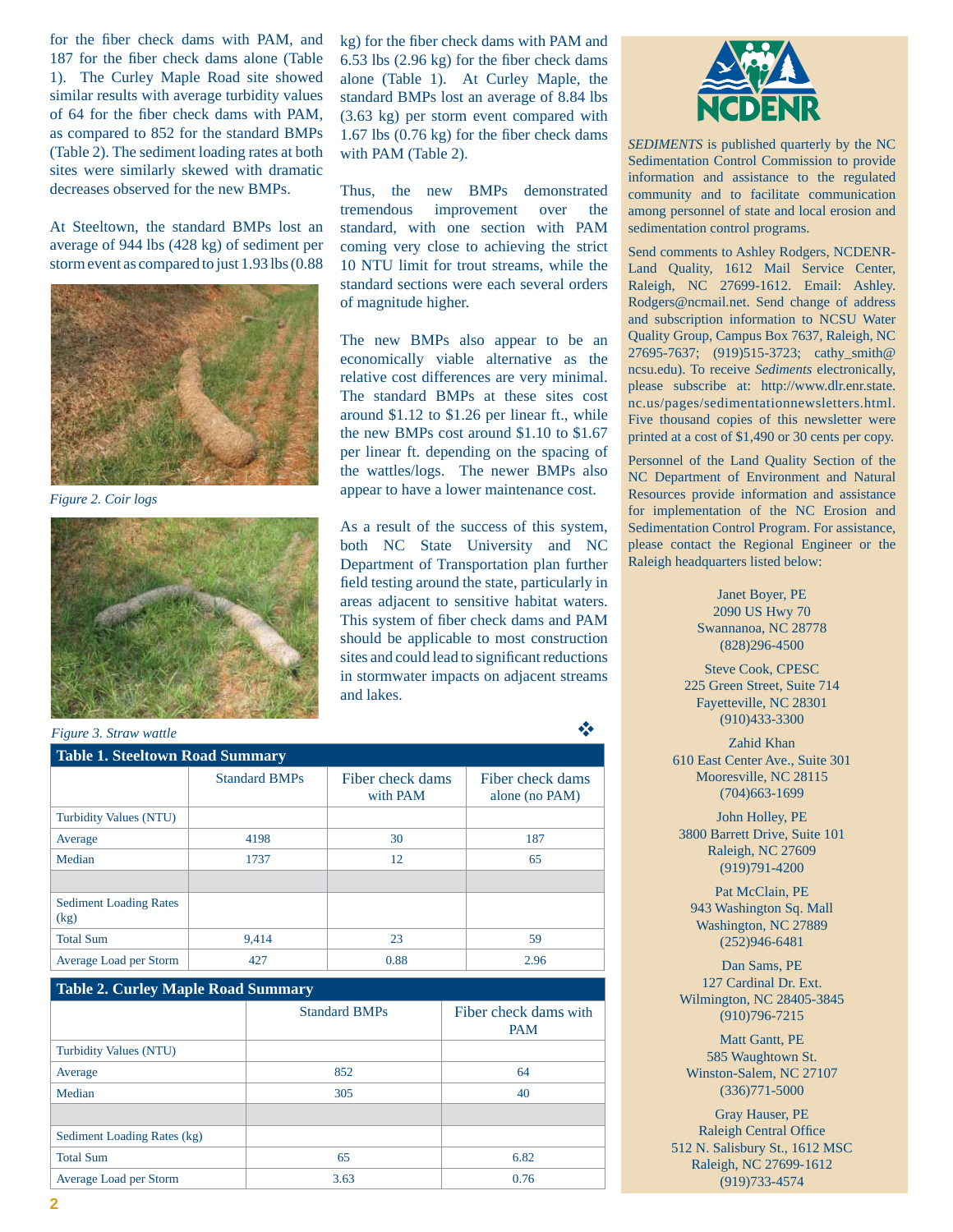### The North Carolina Sedimentation Control Commission

The Sedimentation Control Commission (SCC) was created to administer the Sedimentation Control Program pursuant to the NC Sedimentation Pollution Control Act of 1973 (SPCA). It is charged with adopting rules, setting standards, and providing guidance for implementation of the Act. The composition of the Commission is set by statute to encompass a broad range of perspectives and expertise in areas related to construction, industry, government, and natural resource conservation and quality. All members are appointed by the Governor and serve three-year terms, except for the Director of the Water Resources Research Institute of the University of North Carolina, who serves as long as he remains Director. The chairman of the SCC is named by the Governor. The following is a list of current members with the organizations they represent:

> **Chairman:** Kyle Sonnenburg Fayetteville NC League of Municipalities

**Vice Chairman:** Donnie W. Brewer **Greenville** NC Environmental Management Commission

> **Commissioners:** W.T. "Buzz" Bryson Raleigh NC Public Utilities

Elaine C. Chiosso Bynum Non-governmental Conservation

> John William Miller, Jr. Burnsville NC Mining Commission

Joseph H. Kleiss Raleigh NC State University, Dept. of Soil Science

Grover McPherson Winston-Salem NC Soil and Water Conservation Commission

David H. Moreau Raleigh Water Resources Research Institute of The University of North Carolina

Joseph Rudek Raleigh Non-governmental Conservation

Mark A. Taylor Greensboro Professional Engineers of NC

Richard Vick Wilson Carolinas Associated General Contractors

> Rob Weintraub Wake Forest NC Home Builders Association

### News from the Land Quality Section

#### *Plan Review Fee Increase*

Effective August 1, 2007, the plan review fee for sedimentation and erosion control plans in North Carolina has increased to \$65.00 per acre (or part thereof). It is important that anyone submitting a Sedimentation and Erosion Control Plan include the correct review fee amount with their submittal. Failure to include the correct amount will delay review of the submittal until the appropriate fee is received.

Updated Financial Responsibility/ Ownership forms and a Plan Review Checklist may be found under "Erosion and Sedimentation Control" at: http://www.dlr.enr.state.nc.us/pages/ forms.html

#### *Fall Design Workshops Scheduled*

The Fall 2007 Erosion and Sedimentation Control Planning and Design Workshops have been announced. Workshops will be held:

> October 30-31, 2007 Holiday Inn Select Hickory, NC

These workshops are sponsored by the N.C. Sedimentation Control Commission, the N.C. DENR Land Quality Section, and the Water Resources Research Institute. Professional engineers and land surveyors may earn 12 PDHs and landscape architects may receive 10 continuing education credits for completion of both days.

Agendas and registration information may be found online at: http://www.ncsu.edu/wrri/ erosionworkshops.html

### *Field Manual Revisions*

The Erosion and Sediment Control Field Manual is a companion guide to the larger Planning and Design Manual. While the Planning and Design Manual is meant to be a detailed guide for the design of erosion control measures and plans, the Field Manual is a guide for contractors when installing measures. The Field Manual is currently undergoing revisions, due mostly to the need to be

consistent with the revised 2006 Planning and Design Manual.

Current Field Manual owners should contact Ashley Rodgers to confirm their address. Revision packets will be mailed free of charge to all current manual owners for whom we have confirmed contact information.

> Ashley Rodgers Land Quality Section 1612 Mail Service Center Raleigh, NC 27699 (919) 733-4574 Ashley.Rodgers@ncmail.net

### NC Sedimentation Control Commission: May Actions

At its meeting on May 17, 2007, the NC Sedimentation Control Commission (SCC) took the following actions:

- Delegated local program authority and approved a local erosion and sediment control ordinance for Iredell **County**
- Approved amendments to the local erosion and sediment control ordi nance for Gaston County
- Approved the following proposals which were recommended by the Sed imentation Education Committee (SEC):

 o Support for four workshops to train design professionals in erosion and sediment control (\$21,534) o Support for annual workshop to train local program staff and present annual awards (\$66,486) o Support for continuation of the Sediments newsletter for erosion and sediment control program education (\$40,250)

 • Authorized the Technical Advisory Committee (SCC) of the Commission to draft rules to clarify language in NCGS 113A-54.1(e) regarding the self inspection of construction sites

Supporting documents for these actions may be found online at http://dlr.enr.state. nc.us/scc.html.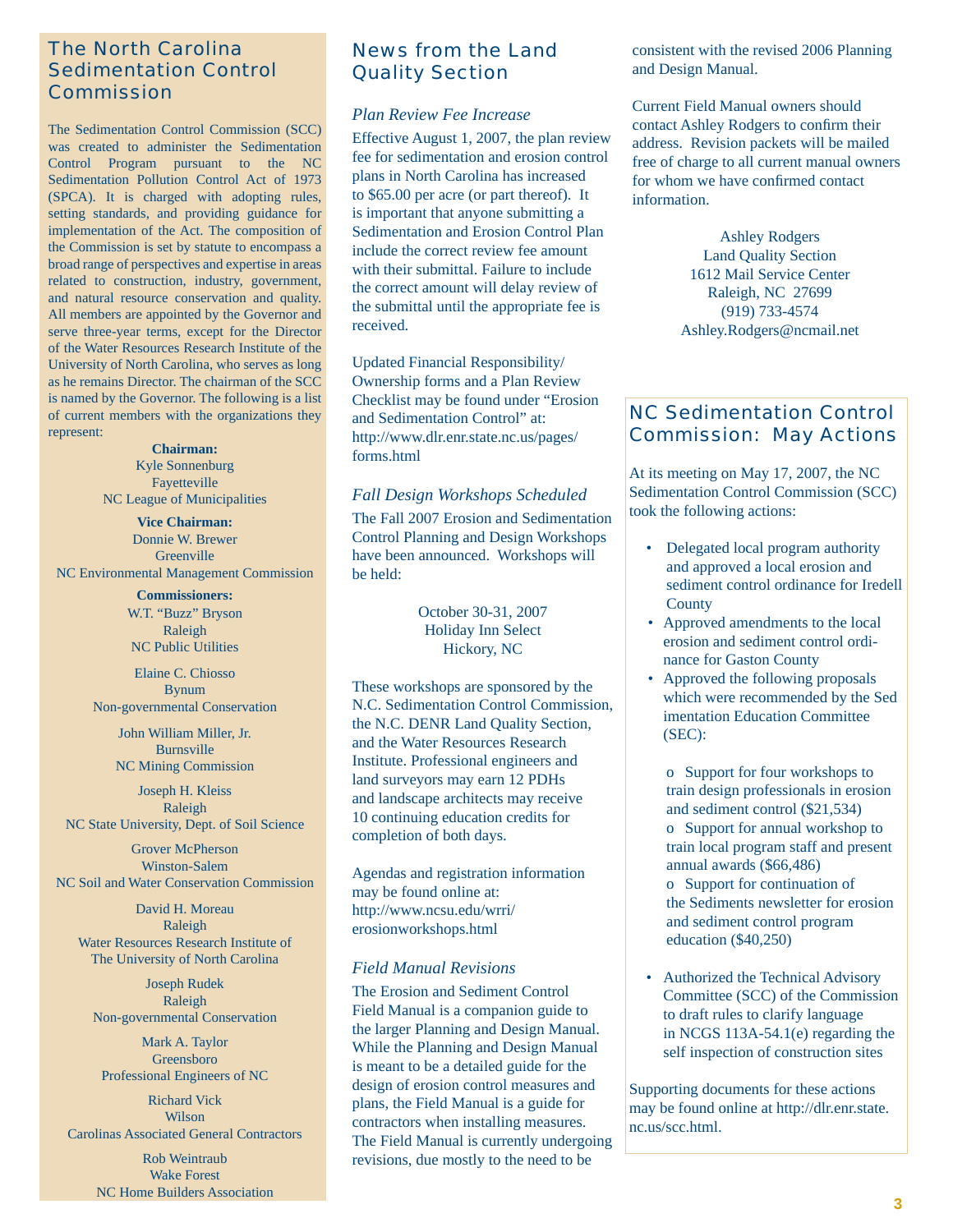## **Personnel Changes**

• Robert Belvin is a new Assistant Regional Engineer in the Washington Regional office.

• Brad Cole is a new Assistant Regional Engineer in the Raleigh Regional Office.

• Steve Cook, formerly Assistant Regional Engineer and Express Permit Reviewer, is the new Regional Engineer in the Fayetteville Regional Office.

• Justin Harcum is a new Environmental Specialist in the Fayetteville Regional Office.

• Scott Harrell, Assistant Regional Engineer, is now the Express Permit Reviewer in the Mooresville Regional Office.

• Joyce Sandford is the new Receptionist and Secretary for the Sediment and Dam Safety Programs in the Central Office.

• Lonnie Snider is a new Environmental Specialist in the Mooresville Regional Office.

• Heather Steinbacher is a new Assistant Regional Engineer in the Washington Regional Office.

• Sandy Taylor is a new Assistant Regional Engineer in the Washiington Regional Office.

• Charley Whaley, Environmental Specialist, has transferred from the Winston-Salem Regional Office to the Mooresville Regional Office.

# Erosion and Sediment Control in the Mountains

*29 August 2007*

THE NC STATE UNIVERSITY<br>Water Quality Group and Department of Soil Science held a<br>workshop at the North Caroline Arbo Water Quality Group and Deworkshop at the North Carolina Arboretum Education Center. The workshop addressed local challenges and issues for erosion and sediment control in the mountains and presented some options for reducing stream impacts. Topics covered during this workshop included: updates to the state erosion and sediment control

manual, common obstacles for erosion and sediment control, sediment basin design to improve efficiency, methods for reducing turbidity using wattles and polyacrylamide (PAM), and alternatives for controlling erosion on steep slopes. Speakers included Wayne Watkins from the North Carolina Department of Environment and Natural Resources/Land Quality Section, and Dr. Rich McLaughlin and Melanie Markusic from the Department of Soil Science at North Carolina State University. Close to 80 people attended, including designers, regulators, and installers.

The workshop also had a unique hour long discussion session that allowed industry professionals in Western North Carolina to talk about erosion control trends, success



*Dr. Richard McLaughlin demonstrates effective methods for reducing erosion.*

*continued on page 5*

# August Action of the Sedimentation Control Commission

At its meeting on Aug. 16, the the NC Sedimentation Control Commission (SCC) took the following actions. Supporting documents for these actions may be found online at: http://dlr.enr.state.nc.us/scc.html.

- Approved the continued delegation of the Chatham County local program
- Approved the continued delegation of the Durham County local program
- Approved the continued delegation of the City of Rocky Mount local program
- Approved the continued delegation of the Town of Wake Forest local program
- Approved amendments to the 2008 Lo cal Program Assistance Contracts

• Approved a request from the North Carolina Turnpike Authority to operate under the delegated NC DOT sediment and erosion control program

Acted on the following proposals recommended by the Sedimentation Education Committee:

- Approved \$38,120 to be used by the Land Quality Section for reprinting the E&SC Field Manual, which is currently being updated to reflect the 2006 revisions to the Planning and Design Manual.
- Approved funds in the amount of \$1,965.96 to reprint the E&SC Planning and Design Manual. Total printing costs will also be offset by publication

 sales receipts from the Land Quality Section.

• Approved the allocation of \$26,688 to the Land Quality Section for support of the Temporary Environmental Specialist I position to assist the Sediment Program.

### Land Quality Section Summary Statistics

Erosion and Sedimentation Control Program, FY 2006-2007

| <b>New Projects</b>                  | 3.546  |
|--------------------------------------|--------|
| <b>Sedimentation Plan Reviews</b>    | 5,270  |
| <b>Plan Disapprovals</b>             | 1.432  |
| Site Inspections                     | 13.189 |
| <b>Notice of Violations</b>          | 658    |
| <b>Cases Referred to Enforcement</b> | n /    |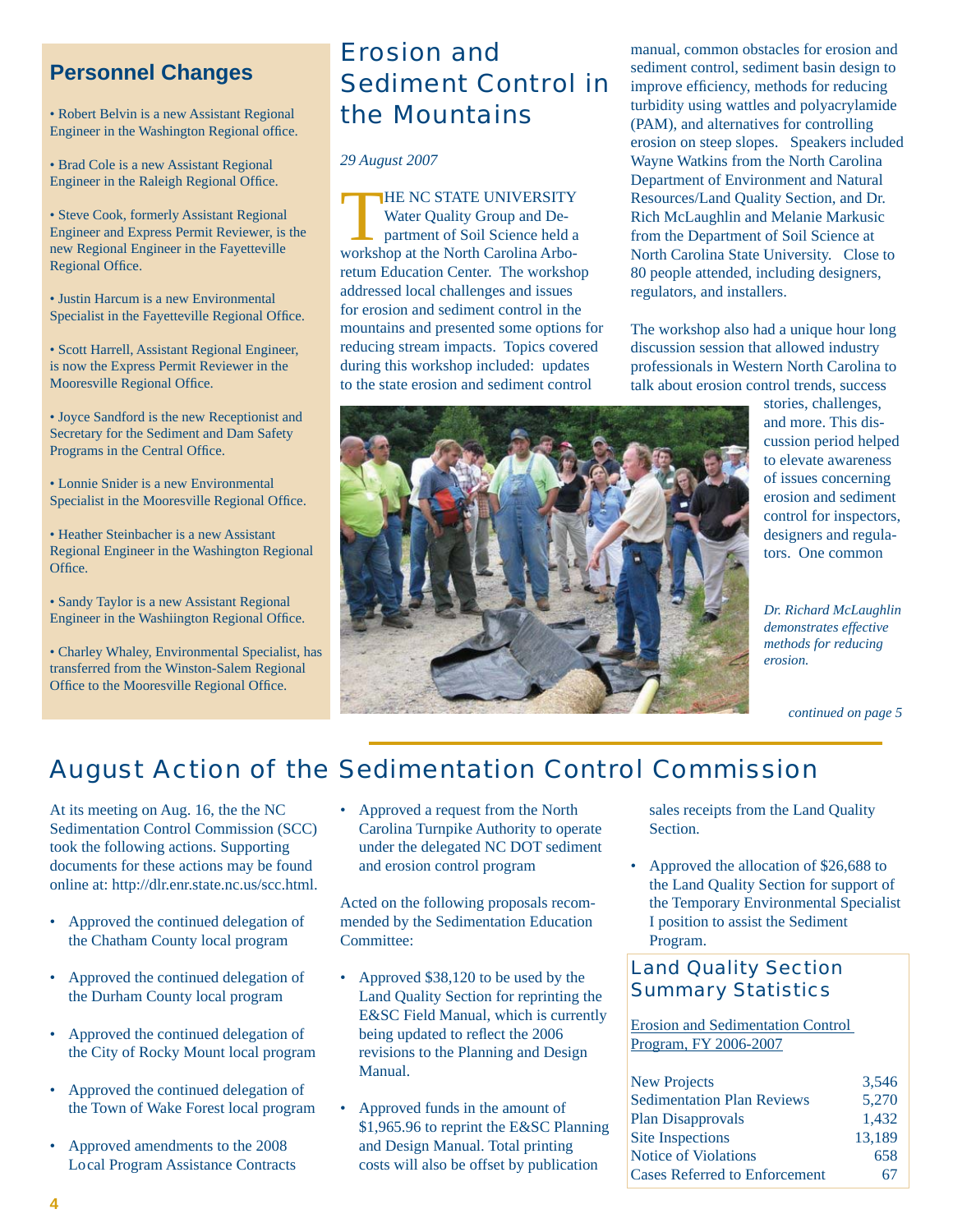#### *continued from page 4*

issue was whether innovative erosion and sediment control plans, which might include some of the systems presented at the workshop, would be approved by local and state regulators.

There was an extensive display of E&SC products supplied by various vendors for the attendees to view and learn more about as well as an hour long demonstration period where attendees could see different field applications first hand. These demonstrations included a hydroseeding demonstration by Western Carolina Seed and a turbidity reduction demonstration using polyacrylamides by Dr. Richard McLaughlin.

For more information and to view the PowerPoint presentations from this workshop, please go to the NCSU Water Quality Group's French Broad Training Center website at:

**http://www.ncsu.edu/waterquality/ frenchbroad/workshops.html**

# IECA's Environmental Connection—the world's largest soil and water event

 $\frac{1}{2}$ 

February 18-21, 2008 Expo: February 19-21, 2008 Coronado Springs Resort, Orlando, Florida, USA

### *What can you expect to find at Environmental Connection?*

\* 22 Full-day training courses addressing hot topics such as wind erosion, construction site management and NPDES regulations and compliance. PHDs and CEUs are available.

\* Over 50 case studies and technical paper presentations providing original research and proven techniques to help you stay ahead in a competitive market.

\* More than 160 vendors showing the latest products and technology available in the largest expo dedicated to erosion and sediment control.

\* 2000+ attendees to network with for *Hydraulically applied mulch used for erosion control.*

increased exposure, business opportunities and resources.

For more information and to register, go to: http://www.ieca.org/conference/annual/ aboutec.asp

# New Tool for Stream Channel Assessment

A method to calculate hydrologic "flashiness" - the R-B Index – was developed by Pete Richards and David Baker of Heidelberg College in 2004. Using that methodology, the Michigan Department of Environmental Quality's NPS program staff calculated flashiness values and assessed trends for 279 USGS gages in Michigan that had at least five years of data. Some of the data sets extended back prior to 1910. An increase in flashiness, often due to changing land use, is a common cause of stream channel instability and excessive erosion, and is the focus of numerous NPS

*A display of commonly used erosion control products.*



*Compost mulch used as a ground cover and as a fi ll in a check dam.*

grant proposals. The flashiness report is one tool for diagnosing the scale of a particular stream channel problem. If the R-B Index values are steady over time, channel erosion problems in the vicinity of the USGS gage may have local causes that can be addressed with local BMPs. Conversely, if the R-B Index trend indicates that flashiness is increasing over time, channel erosion problems in the vicinity of the gage station may have large-scale causes and will require a large-scale solution. The report titled Application of the Richards-Baker Flashiness Index to Gaged Michigan Rivers and Streams is available at http://www.michigan.gov/documents/deq/ lwm-hsu-rb-flashiness\_204776\_7.pdf

For more information, contact Dave Fongers or Joe Rathbun with Michigan Department of Environmental Quality at 517-373-8868. ❖

To report possible violations of the NC Sedimentation Pollution Control Act, call 1-866-STOPMUD 786-7683